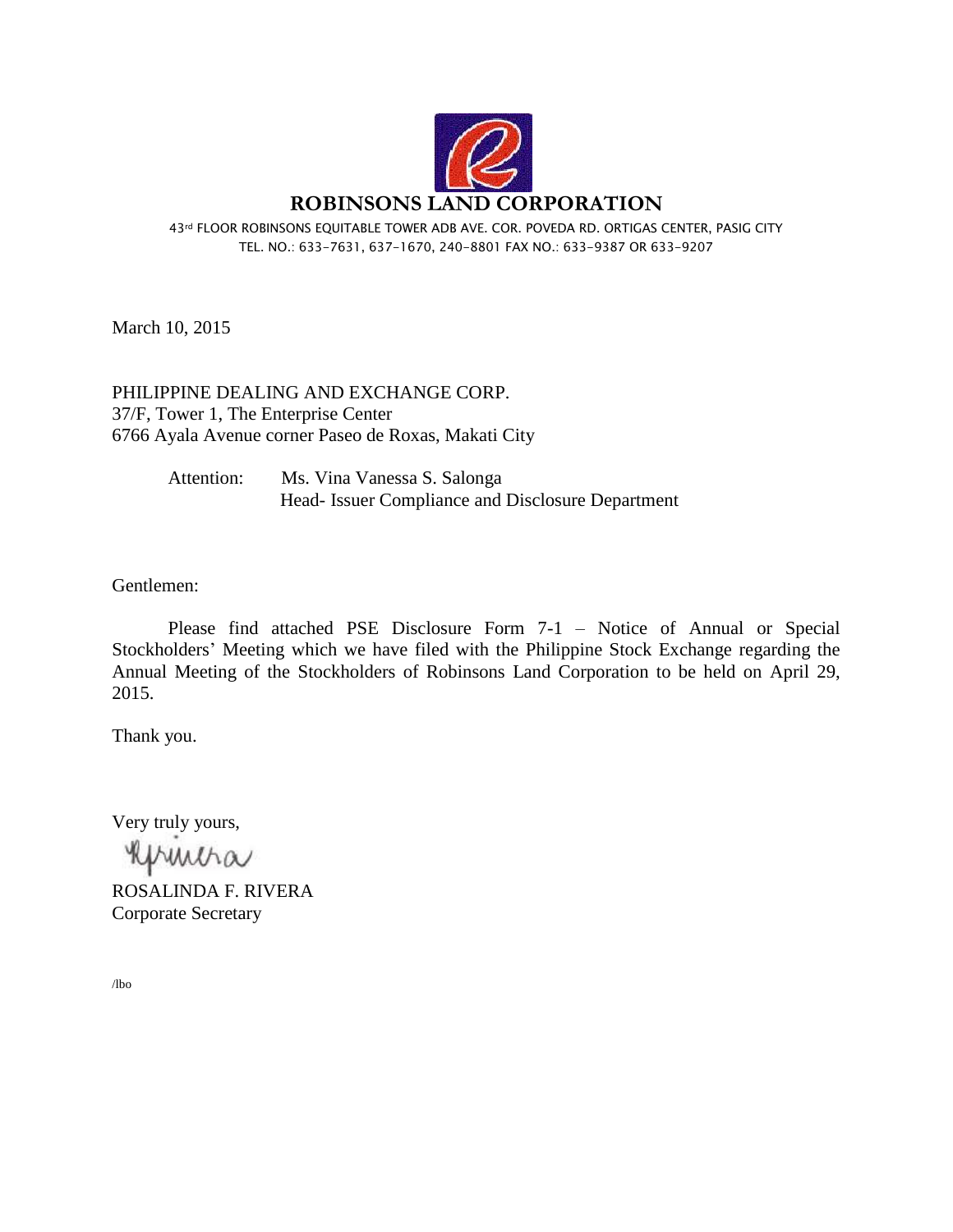

## **PSE Disclosure Form 7-1 - Notice of Annual or Special Stockholders' Meeting References: SRC Rule 17 (SEC Form 17-C) and Sections 7 and 4.4 of the Revised Disclosure Rules**

**Subject of the Disclosure**

Notice of Annual Meeting of Stockholders

**Background/Description of the Disclosure**

Notice of Annual Meeting of Stockholders

## **Type of Meeting**

**☑** Annual

**D** Special

| Date of Approval by<br><b>Board of Directors</b> | Mar 10, 2015                                                                              |  |
|--------------------------------------------------|-------------------------------------------------------------------------------------------|--|
| Date of Stockholders'<br><b>Meeting</b>          | Apr 29, 2015                                                                              |  |
| <b>Time</b>                                      | 5:00 p.m.                                                                                 |  |
| <b>Venue</b>                                     | Ruby Ballroom of Crowne Plaza Manila Galleria, Ortigas Avenue corner ADB Ave. Quezon City |  |
| <b>Record Date</b>                               | Mar 25, 2015                                                                              |  |